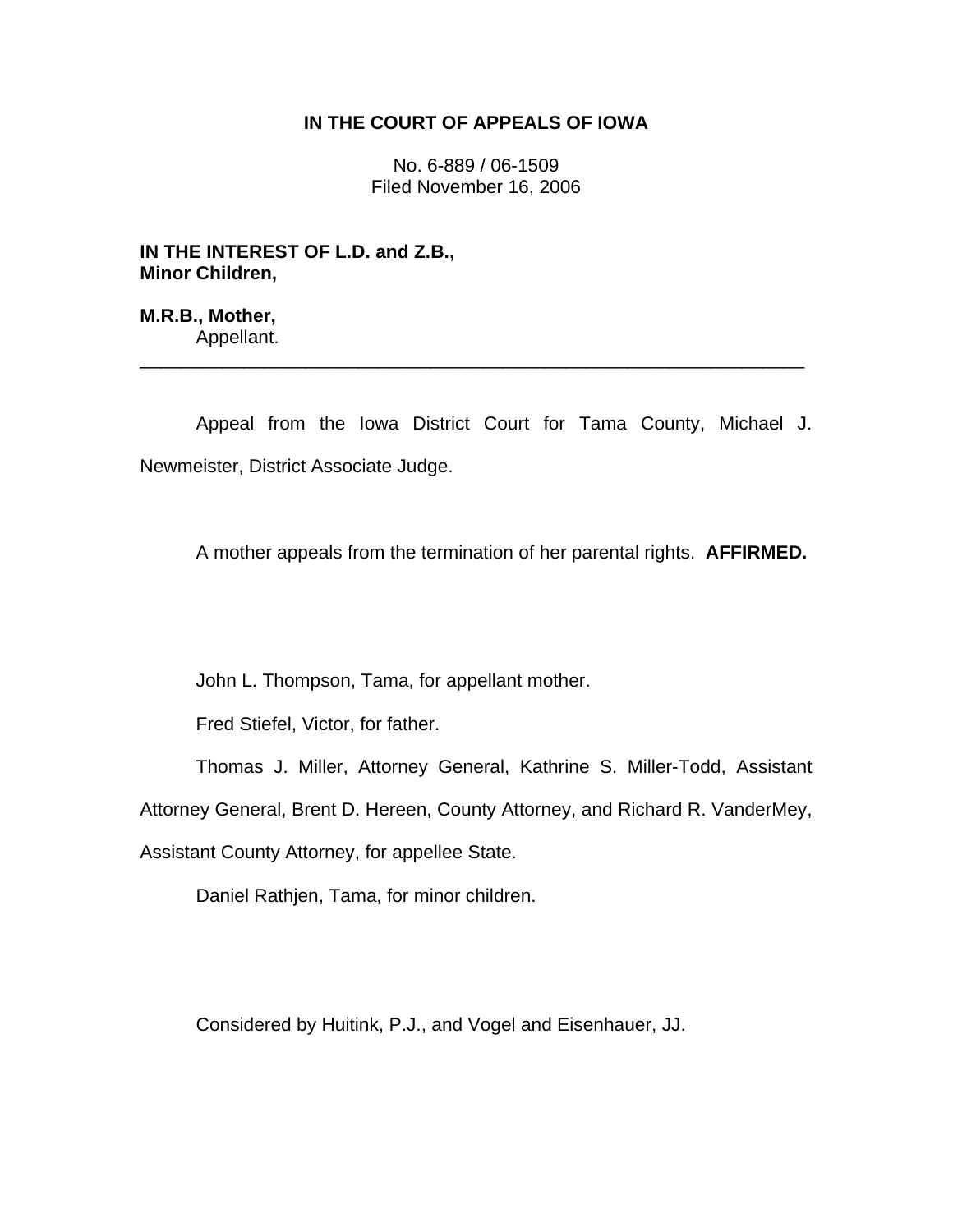**HUITINK, P.J.**

 $\overline{a}$ 

 A mother appeals from the termination of her parental rights to her children. She raises the following issues on appeal: (1) the State "failed to present proper proof of tribal custom by a qualified expert as required by the Indian Child Welfare Act" (ICWA)<sup>[1](#page-1-0)</sup> and (2) "On a de novo review of the facts and law the court of appeals should enter a finding that parental rights of appellant should not be terminated." Our review is de novo. *In re C.B.*, 611 N.W.2d 489, 492 (Iowa 2000).

 The mother does not cite to any portion of the record where she raised the issue of "proper proof of tribal custom by a qualified expert" before the juvenile court. Furthermore, she provides no argument to support this assignment of error. Therefore, we deem the issue waived on appeal. *See* Iowa R. App. P. 6.14(1)(*c*); *In re W.R.C.*, 489 N.W.2d 40, 41 (Iowa Ct. App. 1992).

 As for the mother's second assignment of error, the mother waives any claims of error concerning the statutory grounds for termination by failing to raise such claims in her appeal.<sup>[2](#page-1-1)</sup> See Iowa R. App. P. 6.14(1)(*c*). Therefore, we affirm the termination of her parental rights on statutory grounds. To the extent she argues termination was not in the children's best interests, we disagree. Due to

<span id="page-1-0"></span><sup>1</sup> *See In re S.M.*, 508 N.W.2d 732, 735 (Iowa Ct. App. 1993) (explaining that pursuant to the ICWA, the juvenile court must consider the testimony of a qualified expert witness prior to the termination of the parental rights of the child's parent or Indian custodian); *see also* Iowa Code § 232B.10 (2005). The children's maternal grandmother is an enrolled member of the Sac and Fox Tribe of the Mississippi in Iowa, and the mother and children were living with her on the settlement when the children first came to the attention of the Iowa Department of Human Services. Neither the children nor their mother are enrolled members of the tribe, or eligible for enrollment.

<span id="page-1-1"></span> $2$  The mother's parental rights were terminated pursuant to lowa Code sections 232.116(1)(e), (f), and (i).